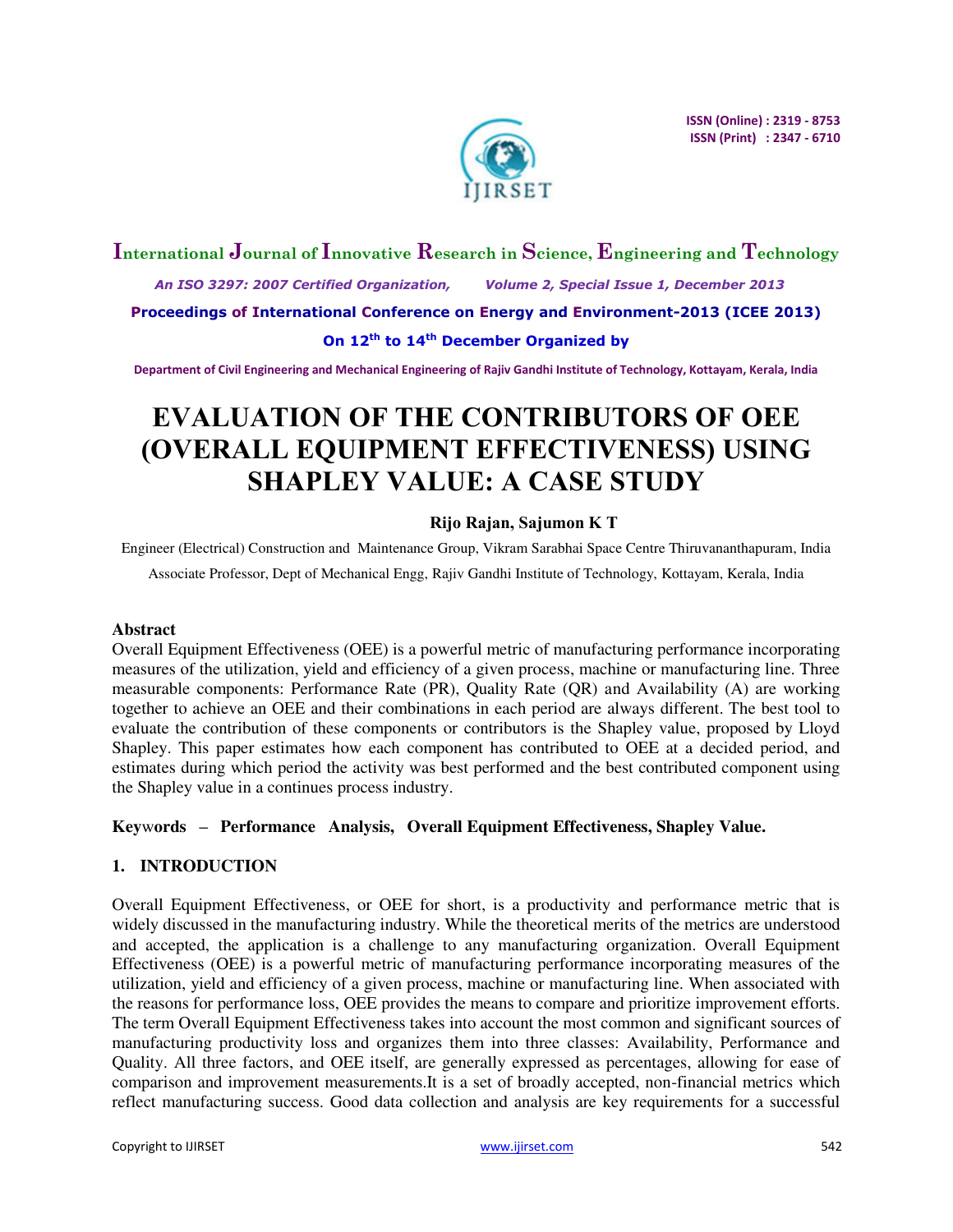OEE project. While calculating OEE, we could understand that the Production department is responsible for Performance Rate, the Quality department and Maintenance department are responsible for Quality rate and Availability, respectively. Knowing the contribution factors of each distribution helps with ease of managing activities. The best tool to evaluate the contribution of these components or contributors is the Shapley value, proposed by Lloyd Shapley in 1953(Muhamad Arifpin Mansor, Ario Ohsato, 2010).

This paper attempts to find the plant performance indicator through OEE and to evaluate its contributing components in a manufacturing industry. The level of contribution involves the best performing parameter or department and also the period.

# **2. LITERATURE REVIEW**

The object of production improvement activities is to increase productivity by minimizing input and maximizing output. More than sheer quantity, "output" includes improving quality, reducing costs and meeting delivery dates while increasing morale and improving safety and health conditions and the working environment in general (Nakajima, 1988:12)USE et al.

Overall Equipment Effectiveness is the primary metric of Total Productive Maintenance. It indicates a single piece of equipment's actual contribution as a percentage of its potential to add value to the value stream (Bernstein, 2005:66).

According to Bernstein (2005:101), OEE = availability rate  $\times$  performance rate  $\times$  quality rate.

According to Davis (1995:37), overall effectiveness is a measure of all three of these factors (percentage availability, percentage performance, percentage quality) and, although it is not strictly a percentage, it is usually represented in percentage terms and is calculated as overall effectiveness = % availability % performance efficiency % quality.

Shapley Value is a concept of Game Theory, aimed at proposing the fairest allocation of the profits collectively obtained between the players in cooperation. It evaluates the contribution of each component of combinational efforts. The tool was proposed by Lloyd Shapley in 1953.

#### **3. OVERALL EQUIPENT EFFECTIVENESS**

Nakajima (1988) defines six large equipment losses:

- a. Equipment failure/breakdown losses.
- b. Set-up/adjustment time losses.
- c. Idling and minor stop losses.
- d. Reduced speed losses.
- e. Start up losses.

f. Quality defects and reworks losses. The first two losses are known as downtime losses and are used to calculate the availability, A, of equipment, and is defined as: Availability= (Loading time-Downtime)/Loading time.

The third and fourth losses are a speed loss, which determine the performance efficiency, PE, of equipment and is defined as:

Performance=(Processed amount - Actual cycle time)/Operating time.

The final two losses are considered to be losses due to quality defects, i.e. scrap, rework and start-up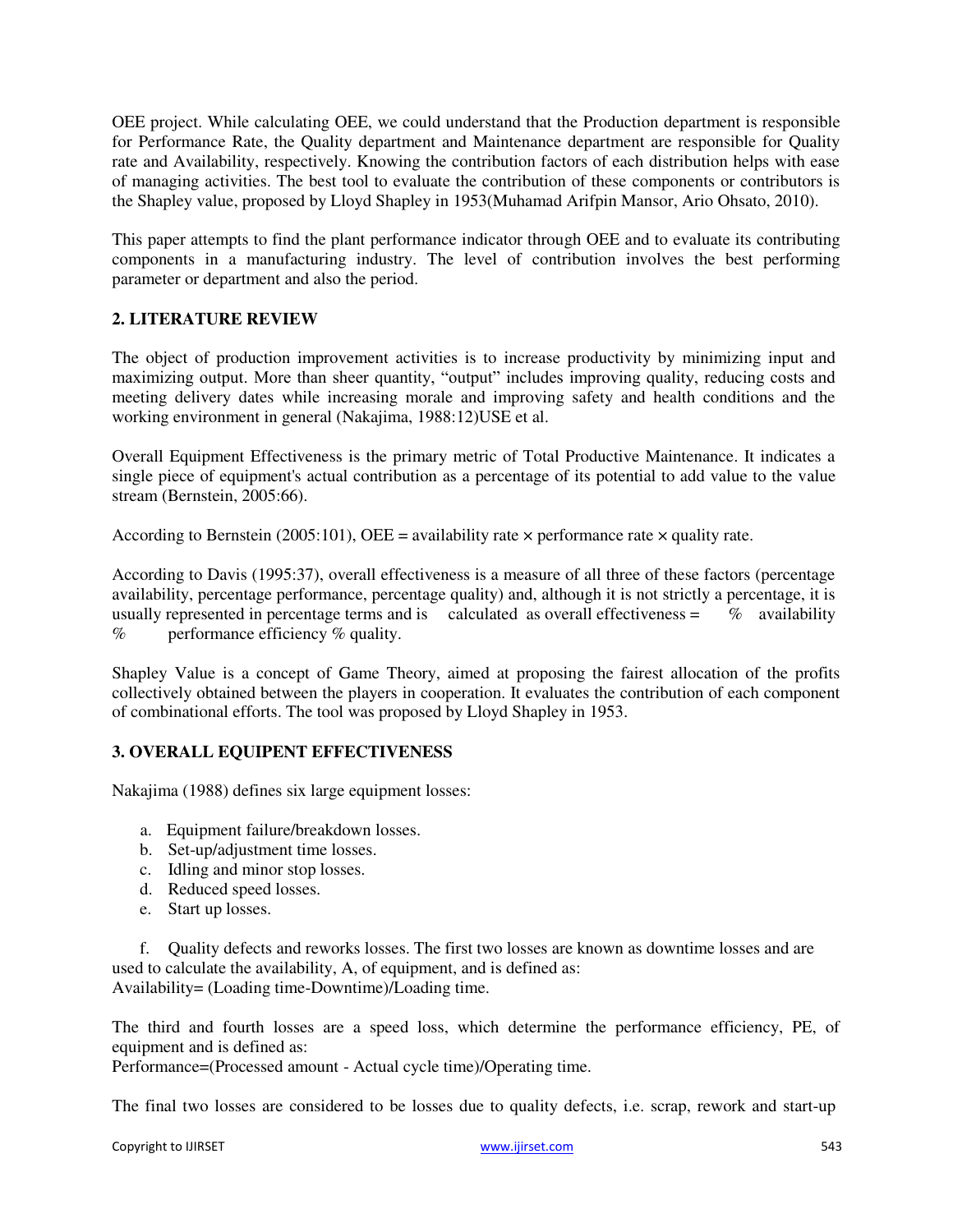losses, defining as the quality rate, QR, and is defined as: Quality rate= (Processed amount - Defect amount)/Processed amount.

The three components above contribute to the determination of indicator OEE that globally expresses the production line effectiveness, and is defined as: OEE=Availability x Performance x Quality rate.

TPM seeks to improve the OEE, which is an important indicator, deployed to measure the success of TPM program in an organization. TPM has the standards of 90% availability, 95% performance efficiency and 99% rate of quality (Levitt 1996). An overall 85% benchmark OEE is considered as worldclass performance (Blanchard 1997, McKone et al. 1999). For continuous discrete processes, the OEE should be higher to 90%, whereas for continuous on stream processes industries should have OEE values of 95% or better (Hansen 2002).

# **4. SHAPLEY VALUE**

Shapley value is a concept of Game Theory, aimed at proposing the fairest allocation of the profits collectively obtained between the players in cooperation. It evaluates the contribution of each component of combinational efforts. The tool was proposed by Lloyd Shapley in 1953.The steps in finding out the Shapley value is shown below.

Assume that there are n players with m contributor and let w be the weight to the contributor. Any subset S of the player set  $N=(1... n)$  is called a coalition The record for the coalition S is defined by

$$
x_i(S) - \sum_{j \in S} x_{ij} \qquad (i = 1, \ldots, m)
$$

Where  $x<sub>y</sub>$  is the record of player j to the contributor i.

This coalition aims at obtaining the maximal outcome  $c(S)$ :

$$
c(S) = \max \sum_{i=1}^{m} w_i x_i(S)
$$
  
s.t 
$$
\sum_{i=1}^{m} w_i = 1, \quad w_i \ge 0 \quad (\forall i)
$$

Thec(S), withc( $\varphi$ )=0, defines a characteristic function of the coalition S. Thus, we have a game in coalition form with transferable utility, as represented by  $(N, c)[2]$ 

The Shapley value of the game (N,c) for the player k is the average of its marginal contribution to all possible coalitions:

$$
\varphi_k(c) = \sum_{s \in S} \gamma_n(S) \big[ c(S) - c(S - \{k\}) \big]
$$

With weights of probability to enter into a coalition S defined as following:

$$
\gamma_n(5)-\frac{(z-1)(n-s)}{n!}
$$

In (3) and (4), n is the total number of all the participants, s is the number of members in the Sth coalition, and is the characteristic function used for estimation of utility for each coalition. If a subset S ( N) includes player k, k's marginal contribution is obtained as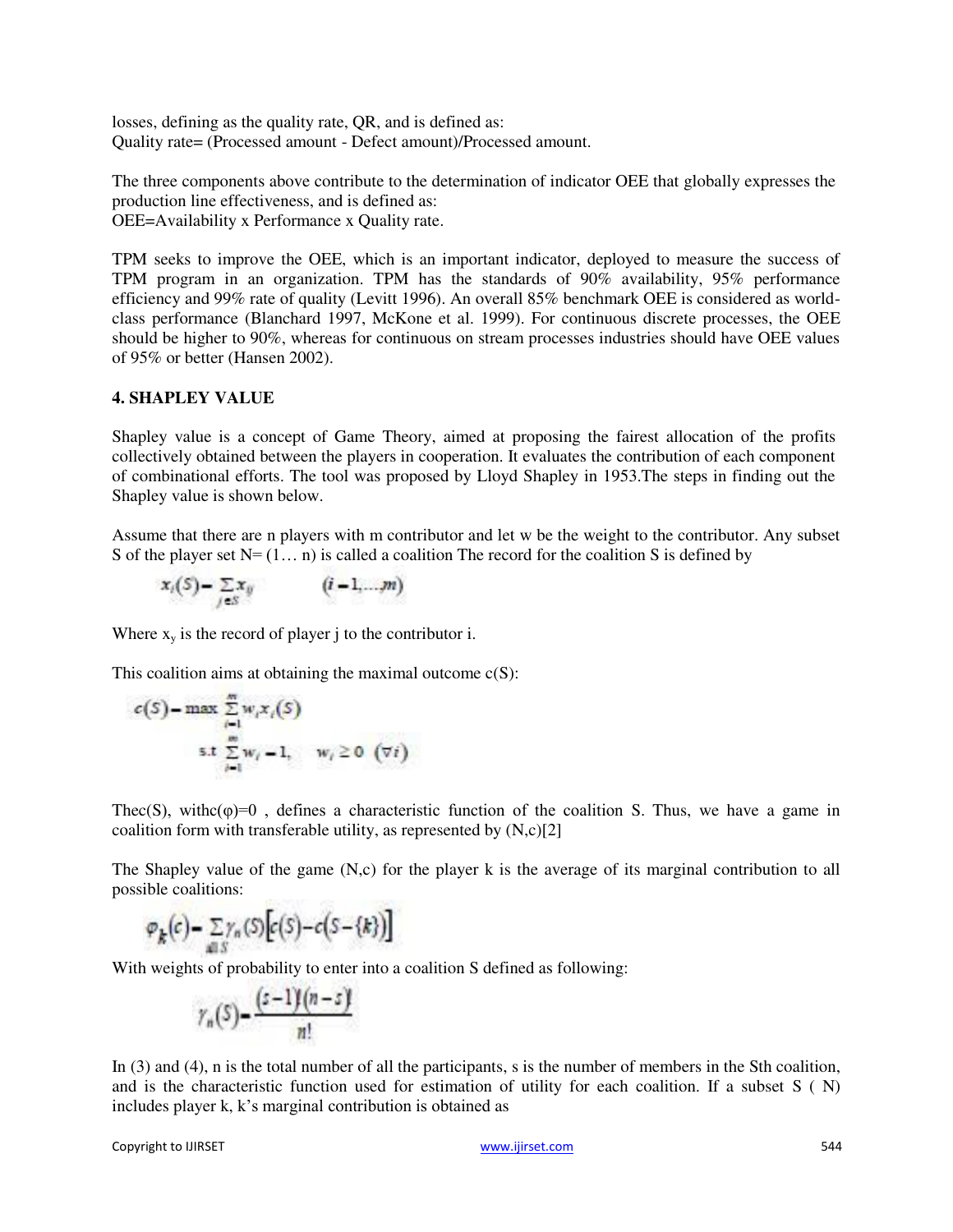# $c(S)-c(S-\{k\})$ [3][4]

#### **5.CASE STUDY**

#### 5.1Company Profile

The case study pertains to a Cable manufacturing industry doing business in quality cables, wires, conductors etc.

A deep study about the plant, organizational structure, production process maintenance schedule, quality assurance policies etc was done before the data was collected to calculate the OEE value. The OEE value was calculated for three consecutive years (2010, 11,12).

5.2 Flow Process Chart

The flow process chart of the production line of power cables is shown in the figure shown below



#### FIGURE 1. FLOW PROCESS CHART.

#### 5.3 Plant Performance Indicator

The OEE value for the three consecutive years and are as shown in the table below.

| <b>OEE PARAMETERS</b> | 2012(t1) | 2011(t2) | 2010(t3) |
|-----------------------|----------|----------|----------|
| PERFORMANCE(P)        | 0.49     | 0.63     | 0.57     |
| AVAILABILITY(A)       | 0.50     | 0.66     | 0.59     |
| QUALITY(Q)            | 0.99     | 0.99     | 0.99     |
| OEE                   | 0.24     | 0.41     | 0.33     |

TABLE 1. OEE VALUE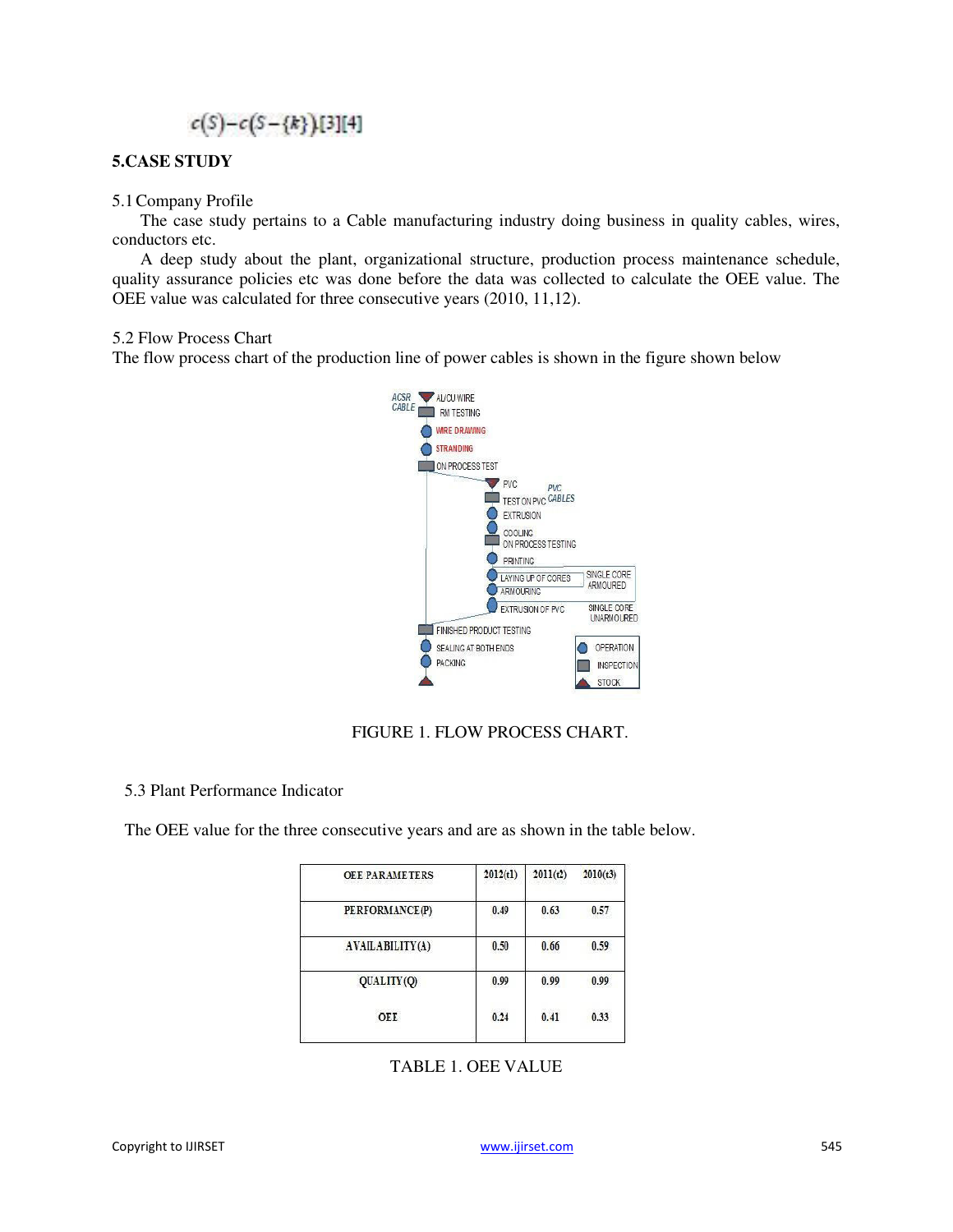#### 5.4 Analysis Using Shapley Value

Shapley value analysis can be used for evaluating the best year of performance and the best department for contributing the best towards OEE. Each player's Shapley value by the highest value of Shapley value to obtain a score for each player known as "Scale of Balance" (SOB).The SOB indicates the position of each player against the best performing player.

The simulation matrix, normalization matrix, Coalition matrix and the permutations for finding the best year of performance are shown in the tables below.

| OEE                 | (t1) | (t2) | (t3) | <b>SUM</b> |
|---------------------|------|------|------|------------|
| <b>PARAMETERS</b>   |      |      |      |            |
| <b>PERFORMANCE</b>  | 0.49 | 0.63 | 0.57 | 1.69       |
| (P)                 |      |      |      |            |
| QUALITY(Q)          | 0.99 | 0.99 | 0.99 | 2.97       |
| <b>AVAILABILITY</b> | 0.50 | 0.66 | 0.59 | 1.75       |
| (A)                 |      |      |      |            |
| OEE                 | 0.24 | 0.41 | 0.33 |            |
|                     |      |      |      |            |

TABLE 2: SUMMATION MATRIX

#### TABLE 3: NORMALIZATION MATRIX

| OEE                        | (t1) | (t2) | (t3) | <b>SUM</b> |
|----------------------------|------|------|------|------------|
| <b>PARAMETERS</b>          |      |      |      |            |
| <b>PERFORMANCE</b><br>(P)  | 0.29 | 0.37 | 0.34 |            |
| <b>OUALITY(O)</b>          | 0.33 | 0.33 | 0.33 |            |
| <b>AVAILABILITY</b><br>(A) | 0.29 | 0.38 | 0.34 | 1          |
| OEE                        | 0.24 | 0.41 | 0.33 |            |

#### TABLE 4: COALITION MATRIX.

| OEE<br><b>PARAMETERS</b>   | (t1,t)<br>$\mathbf{2}$ | (t2,t)<br>3) | (t3, t1) | (t1,t2)<br>,t3) |
|----------------------------|------------------------|--------------|----------|-----------------|
| <b>PERFORMANCE</b><br>(P)  | 0.66                   | 0.71         | 0.63     | 1               |
| <b>QUALITY(Q)</b>          | 0.66                   | 0.66         | 0.66     |                 |
| <b>AVAILABILITY</b><br>(A) | 0.67                   | 0.72         | 0.63     |                 |
| OEE                        | 0.24                   | 0.41         | 0.33     |                 |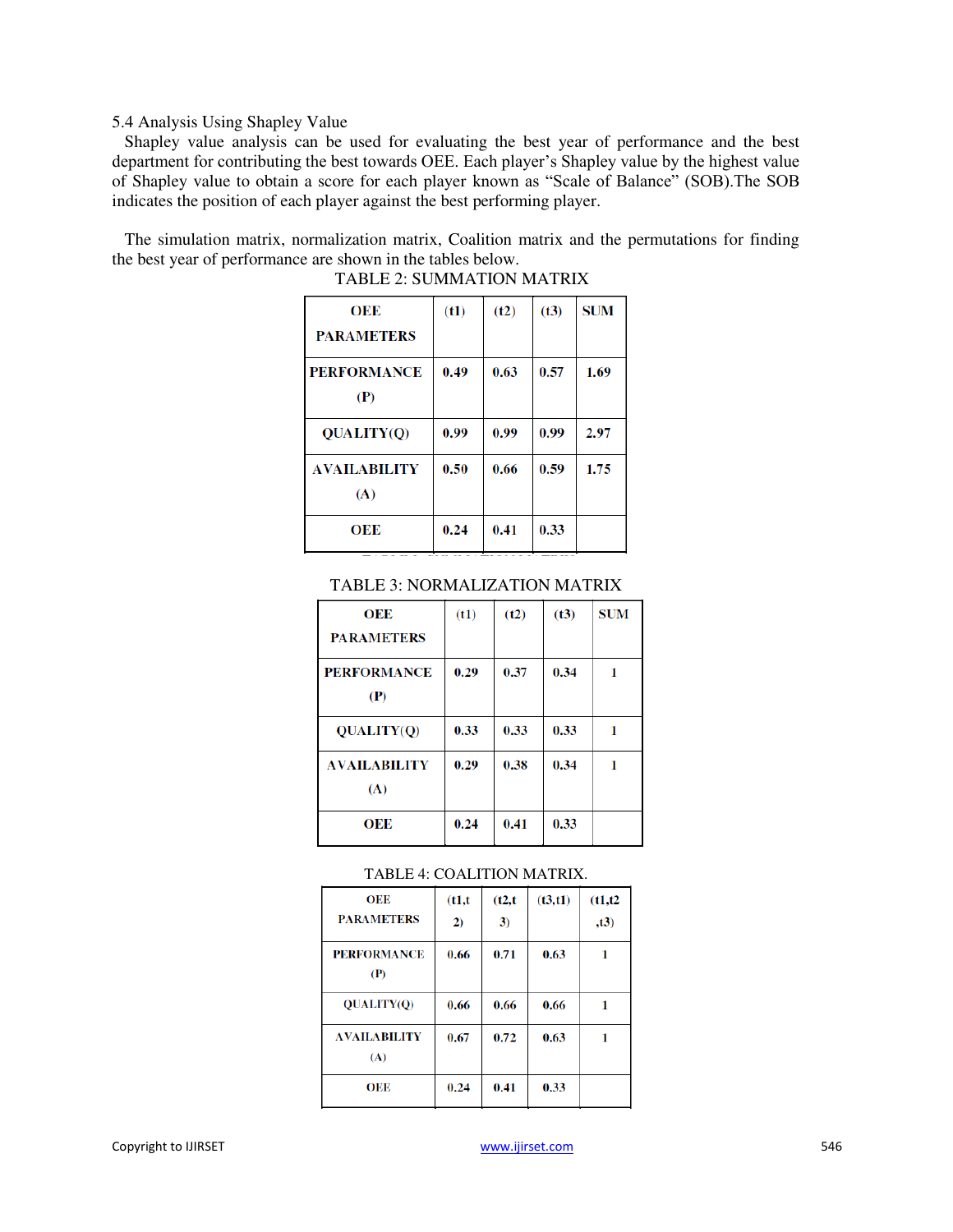# TABLE 5: PERMUTATIONS

| <b>PERMUTATIONS</b>  | t1   | t2   | t3   |
|----------------------|------|------|------|
| t1, t2, t3           | 0.33 | 0.34 | 0.33 |
| t1, t3, t2           | 0.33 | 0.34 | 0.33 |
| t2, t1, t3           | 0.29 | 0.38 | 0.33 |
| t2, t3, t1           | 0.28 | 0.38 | 0.34 |
| t3, t1, t2           | 0.32 | 0.34 | 0.34 |
| t3, t2, t1           | 0.28 | 0.38 | 0.34 |
| <b>SHAPLEY VALUE</b> | 0.3  | 0.36 | 0.33 |

# TABLE 6. SHAPLEY VALUE FOR BEST PERFORMING YEAR

|                      | t1   | t2   | t3   |
|----------------------|------|------|------|
| <b>SHAPLEY VALUE</b> | 0.3  | 0.36 | 0.33 |
| <b>SOB</b>           | 0.83 |      | 0.92 |
| <b>OEE</b>           | 0.24 | 0.41 | 0.33 |

For finding the Shapley Value to determine the best contributor the transpose of the performance indication matrix is taken and the above steps are repeated.

TABLE 7. SHAPLEY VALUE FOR BEST PERFORMING DEPARTMENT

|                                          |      | P    | റ    |
|------------------------------------------|------|------|------|
| SHAPLEY VALUE $\big 0.265\big 0.27\big $ |      |      | 0.47 |
| <b>SOB</b>                               | 0.56 | 0.57 |      |

#### 5.5 Findings

From the analysis we could easily compare the contributors and periods. During the year 2011(t2) the activities were well performed followed by  $2010(t3)$  and  $2012(t1)$ . Also the Quality department contributed the maximum to OEE followed by Production and Maintenance departments.

#### **6. CONCLUSION**

From the case study, the contribution of components of OEE by the Shapley value was able to carry out two kinds of evaluations by changing the position of the player and contributor. That is, components of OEE as the contributor and period as the player, and vice versa. The former is to measure during which period the activity was best performed. The latter measures how each operator has contributed to OEE at